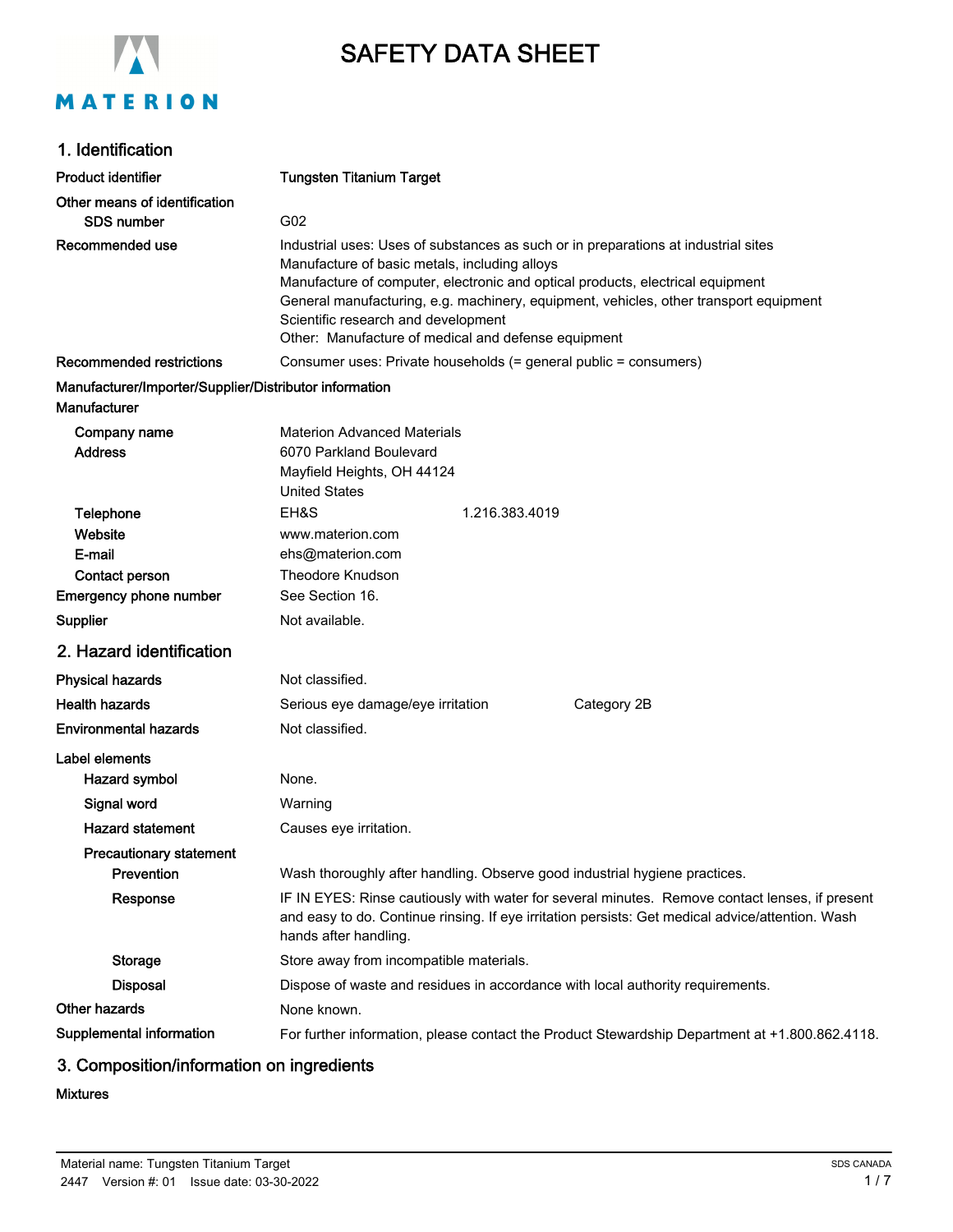| Chemical name | Common name and synonyms | <b>CAS number</b> | %        |
|---------------|--------------------------|-------------------|----------|
| Tungsten      |                          | 7440-33-7         | 70 - 95  |
| Titanium      |                          | 7440-32-6         | $5 - 30$ |

All concentrations are in percent by weight unless ingredient is a gas. Gas concentrations are in percent by volume.

| 4. First-aid measures                                                        |                                                                                                                                                                                                                                                                                                                                                                                                                                        |
|------------------------------------------------------------------------------|----------------------------------------------------------------------------------------------------------------------------------------------------------------------------------------------------------------------------------------------------------------------------------------------------------------------------------------------------------------------------------------------------------------------------------------|
| Inhalation                                                                   | Move to fresh air. Call a physician if symptoms develop or persist.                                                                                                                                                                                                                                                                                                                                                                    |
| <b>Skin contact</b>                                                          | Wash off with soap and water. Get medical attention if irritation develops and persists.                                                                                                                                                                                                                                                                                                                                               |
| Eye contact                                                                  | Immediately flush eyes with plenty of water for at least 15 minutes. Remove contact lenses, if<br>present and easy to do. Continue rinsing. If eye irritation persists: Get medical advice/attention.                                                                                                                                                                                                                                  |
| Ingestion                                                                    | Rinse mouth. Get medical attention if symptoms occur.                                                                                                                                                                                                                                                                                                                                                                                  |
| Most important<br>symptoms/effects, acute and<br>delayed                     | Nausea. Irritation of eyes. Exposed individuals may experience eye tearing, redness, and<br>discomfort. Coughing.                                                                                                                                                                                                                                                                                                                      |
| Indication of immediate medical<br>attention and special treatment<br>needed | Provide general supportive measures and treat symptomatically. Keep victim under observation.<br>Symptoms may be delayed.                                                                                                                                                                                                                                                                                                              |
| <b>General information</b>                                                   | Ensure that medical personnel are aware of the material(s) involved, and take precautions to<br>protect themselves.                                                                                                                                                                                                                                                                                                                    |
| 5. Fire-fighting measures                                                    |                                                                                                                                                                                                                                                                                                                                                                                                                                        |
| Suitable extinguishing media                                                 | Dry sand, sodium chloride powder, graphite powder or Met-L-X powder.                                                                                                                                                                                                                                                                                                                                                                   |
| Unsuitable extinguishing media                                               | Do not use water jet as an extinguisher, as this will spread the fire.                                                                                                                                                                                                                                                                                                                                                                 |
| Specific hazards arising from<br>the chemical                                | During fire, gases hazardous to health may be formed.                                                                                                                                                                                                                                                                                                                                                                                  |
| Special protective equipment<br>and precautions for firefighters             | Self-contained breathing apparatus and full protective clothing must be worn in case of fire.                                                                                                                                                                                                                                                                                                                                          |
| Fire fighting<br>equipment/instructions                                      | Move containers from fire area if you can do so without risk.                                                                                                                                                                                                                                                                                                                                                                          |
| Specific methods                                                             | Use standard firefighting procedures and consider the hazards of other involved materials.                                                                                                                                                                                                                                                                                                                                             |
| General fire hazards                                                         | No unusual fire or explosion hazards noted.                                                                                                                                                                                                                                                                                                                                                                                            |
| 6. Accidental release measures                                               |                                                                                                                                                                                                                                                                                                                                                                                                                                        |
| Personal precautions, protective<br>equipment and emergency<br>procedures    | Keep unnecessary personnel away. Keep people away from and upwind of spill/leak. Wear<br>appropriate protective equipment and clothing during clean-up. Do not touch damaged containers<br>or spilled material unless wearing appropriate protective clothing. Ensure adequate ventilation.<br>Local authorities should be advised if significant spillages cannot be contained. For personal<br>protection, see section 8 of the SDS. |
| Methods and materials for<br>containment and cleaning up                     | The product is immiscible with water and will spread on the water surface. Clean up in accordance<br>with all applicable regulations.                                                                                                                                                                                                                                                                                                  |
|                                                                              | Large Spills: Stop the flow of material, if this is without risk. Dike the spilled material, where this is<br>possible. Absorb in vermiculite, dry sand or earth and place into containers. Following product<br>recovery, flush area with water.                                                                                                                                                                                      |
|                                                                              | Small Spills: Wipe up with absorbent material (e.g. cloth, fleece). Clean surface thoroughly to<br>remove residual contamination.                                                                                                                                                                                                                                                                                                      |
|                                                                              | Never return spills to original containers for re-use. For waste disposal, see section 13 of the SDS.                                                                                                                                                                                                                                                                                                                                  |
| <b>Environmental precautions</b>                                             | Avoid discharge into drains, water courses or onto the ground.                                                                                                                                                                                                                                                                                                                                                                         |
| 7. Handling and storage                                                      |                                                                                                                                                                                                                                                                                                                                                                                                                                        |
| Precautions for safe handling                                                | Avoid contact with eyes. Avoid prolonged exposure. Provide adequate ventilation. Wear<br>appropriate personal protective equipment. Observe good industrial hygiene practices.                                                                                                                                                                                                                                                         |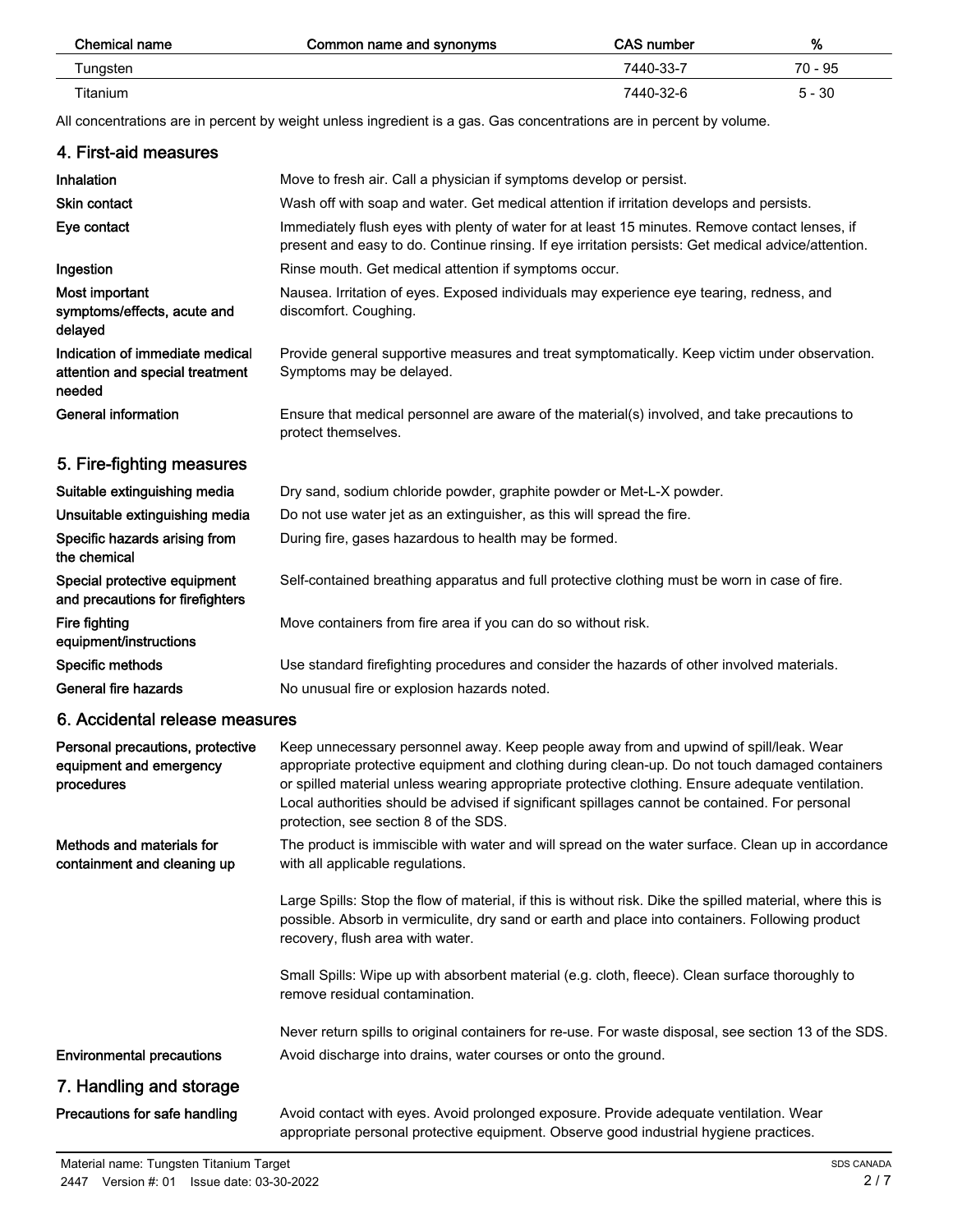### 8. Exposure controls/personal protection

| Occupational exposure limits<br><b>US. ACGIH Threshold Limit Values</b> |                                                                                                                                                                                                                                                                                                                                                                                             |                  |                      |
|-------------------------------------------------------------------------|---------------------------------------------------------------------------------------------------------------------------------------------------------------------------------------------------------------------------------------------------------------------------------------------------------------------------------------------------------------------------------------------|------------------|----------------------|
| Components                                                              | <b>Type</b>                                                                                                                                                                                                                                                                                                                                                                                 | Value            | <b>Form</b>          |
| Tungsten (CAS 7440-33-7)                                                | <b>TWA</b>                                                                                                                                                                                                                                                                                                                                                                                  | $3$ mg/m $3$     | Respirable fraction. |
|                                                                         | Canada. Alberta OELs (Occupational Health & Safety Code, Schedule 1, Table 2)                                                                                                                                                                                                                                                                                                               |                  |                      |
| Components                                                              | <b>Type</b>                                                                                                                                                                                                                                                                                                                                                                                 | Value            |                      |
| Tungsten (CAS 7440-33-7)                                                | <b>STEL</b>                                                                                                                                                                                                                                                                                                                                                                                 | $10$ mg/m $3$    |                      |
|                                                                         | <b>TWA</b>                                                                                                                                                                                                                                                                                                                                                                                  | $5$ mg/m $3$     |                      |
| Regulation 296/97, as amended)                                          | Canada. British Columbia OELs. (Occupational Exposure Limits for Chemical Substances, Occupational Health and Safety                                                                                                                                                                                                                                                                        |                  |                      |
| Components                                                              | <b>Type</b>                                                                                                                                                                                                                                                                                                                                                                                 | Value            |                      |
| Tungsten (CAS 7440-33-7)                                                | <b>STEL</b>                                                                                                                                                                                                                                                                                                                                                                                 | 10 mg/m3         |                      |
|                                                                         | <b>TWA</b>                                                                                                                                                                                                                                                                                                                                                                                  | $5 \text{ mg/m}$ |                      |
|                                                                         | Canada. Manitoba OELs (Reg. 217/2006, The Workplace Safety And Health Act)                                                                                                                                                                                                                                                                                                                  |                  |                      |
| Components                                                              | <b>Type</b>                                                                                                                                                                                                                                                                                                                                                                                 | Value            | Form                 |
| Tungsten (CAS 7440-33-7)                                                | <b>TWA</b>                                                                                                                                                                                                                                                                                                                                                                                  | $3$ mg/m $3$     | Respirable fraction. |
|                                                                         | Canada. Ontario OELs. (Control of Exposure to Biological or Chemical Agents)                                                                                                                                                                                                                                                                                                                |                  |                      |
| Components                                                              | Type                                                                                                                                                                                                                                                                                                                                                                                        | Value            | Form                 |
| Tungsten (CAS 7440-33-7)                                                | TWA                                                                                                                                                                                                                                                                                                                                                                                         | $3$ mg/m $3$     | Respirable fraction. |
|                                                                         | Canada. Quebec OELs. (Ministry of Labor - Regulation respecting occupational health and safety)                                                                                                                                                                                                                                                                                             |                  |                      |
| Components                                                              | <b>Type</b>                                                                                                                                                                                                                                                                                                                                                                                 | Value            |                      |
| Tungsten (CAS 7440-33-7)                                                | <b>STEL</b>                                                                                                                                                                                                                                                                                                                                                                                 | $10$ mg/m $3$    |                      |
|                                                                         | <b>TWA</b>                                                                                                                                                                                                                                                                                                                                                                                  | $5 \text{ mg/m}$ |                      |
|                                                                         | Canada. Saskatchewan OELs (Occupational Health and Safety Regulations, 1996, Table 21)                                                                                                                                                                                                                                                                                                      |                  |                      |
| Components                                                              | Type                                                                                                                                                                                                                                                                                                                                                                                        | Value            |                      |
| Tungsten (CAS 7440-33-7)                                                | 15 minute                                                                                                                                                                                                                                                                                                                                                                                   | $10$ mg/m $3$    |                      |
|                                                                         | 8 hour                                                                                                                                                                                                                                                                                                                                                                                      | $5 \text{ mg/m}$ |                      |
| <b>Biological limit values</b>                                          | No biological exposure limits noted for the ingredient(s).                                                                                                                                                                                                                                                                                                                                  |                  |                      |
| Appropriate engineering controls                                        | Good general ventilation should be used. Ventilation rates should be matched to conditions. If<br>applicable, use process enclosures, local exhaust ventilation, or other engineering controls to<br>maintain airborne levels below recommended exposure limits. If exposure limits have not been<br>established, maintain airborne levels to an acceptable level. Provide eyewash station. |                  |                      |
| Eye/face protection                                                     | Individual protection measures, such as personal protective equipment<br>Wear safety glasses with side shields (or goggles).                                                                                                                                                                                                                                                                |                  |                      |
| Skin protection<br>Hand protection                                      | Wear appropriate chemical resistant gloves.                                                                                                                                                                                                                                                                                                                                                 |                  |                      |
| Other                                                                   | Wear appropriate chemical resistant clothing.                                                                                                                                                                                                                                                                                                                                               |                  |                      |
| <b>Respiratory protection</b>                                           | In case of insufficient ventilation, wear suitable respiratory equipment.                                                                                                                                                                                                                                                                                                                   |                  |                      |
| <b>Thermal hazards</b>                                                  | Wear appropriate thermal protective clothing, when necessary.                                                                                                                                                                                                                                                                                                                               |                  |                      |
| General hygiene considerations                                          | Always observe good personal hygiene measures, such as washing after handling the material<br>and before eating, drinking, and/or smoking. Routinely wash work clothing and protective<br>equipment to remove contaminants.                                                                                                                                                                 |                  |                      |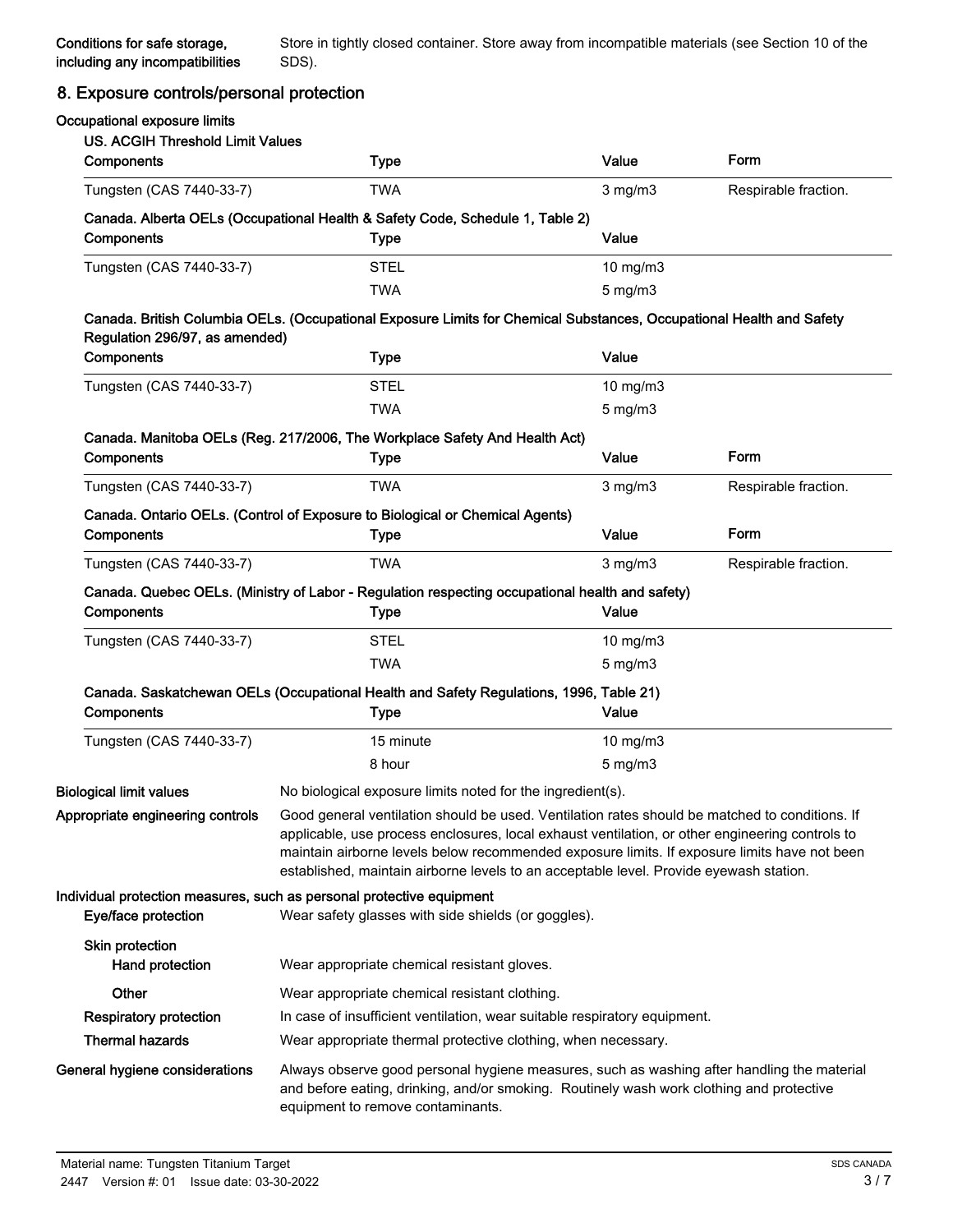## 9. Physical and chemical properties

| Appearance                                        |                                                                                               |
|---------------------------------------------------|-----------------------------------------------------------------------------------------------|
| <b>Physical state</b>                             | Solid.                                                                                        |
| Form                                              | Solid.                                                                                        |
| Color                                             | Grey.                                                                                         |
| Odor                                              | None.                                                                                         |
| Odor threshold                                    | Not applicable.                                                                               |
| pH                                                | Not applicable.                                                                               |
| Melting point/freezing point                      | 3632 - 4532 °F (2000 - 2500 °C) estimated / Not applicable.                                   |
| Initial boiling point and boiling<br>range        | 7232 °F (4000 °C) estimated                                                                   |
| Flash point                                       | Not applicable.                                                                               |
| <b>Evaporation rate</b>                           | Not applicable.                                                                               |
| Flammability (solid, gas)                         | Not applicable.                                                                               |
| Upper/lower flammability or explosive limits      |                                                                                               |
| Flammability limit - lower<br>(%)                 | Not applicable.                                                                               |
| Flammability limit - upper<br>(%)                 | Not applicable.                                                                               |
| Flammability limit - upper<br>(%) temperature     | Not applicable.                                                                               |
| Explosive limit - lower (%)                       | Not applicable.                                                                               |
| Explosive limit - lower (%)<br>temperature        | Not applicable.                                                                               |
| Explosive limit - upper (%)                       | Not applicable.                                                                               |
| Explosive limit - upper (%)<br>temperature        | Not applicable.                                                                               |
| Vapor pressure                                    | 0.00001 hPa estimated                                                                         |
| Vapor density                                     | Not applicable.                                                                               |
| <b>Relative density</b>                           | Not applicable.                                                                               |
| Solubility(ies)                                   |                                                                                               |
| Solubility (water)                                | Insoluble.                                                                                    |
| <b>Partition coefficient</b><br>(n-octanol/water) | Not applicable.                                                                               |
| Auto-ignition temperature                         | Not applicable.                                                                               |
| <b>Decomposition temperature</b>                  | Not applicable.                                                                               |
| <b>Viscosity</b>                                  | Not applicable.                                                                               |
| Other information                                 |                                                                                               |
| <b>Density</b>                                    | 18.00 g/cm3                                                                                   |
| <b>Explosive properties</b>                       | Not explosive.                                                                                |
| <b>Oxidizing properties</b>                       | Not oxidizing.                                                                                |
| 10. Stability and reactivity                      |                                                                                               |
| Reactivity                                        | The product is stable and non-reactive under normal conditions of use, storage and transport. |
| <b>Chemical stability</b>                         | Material is stable under normal conditions.                                                   |
| Possibility of hazardous<br>reactions             | No dangerous reaction known under conditions of normal use.                                   |
| Conditions to avoid                               | Contact with incompatible materials.                                                          |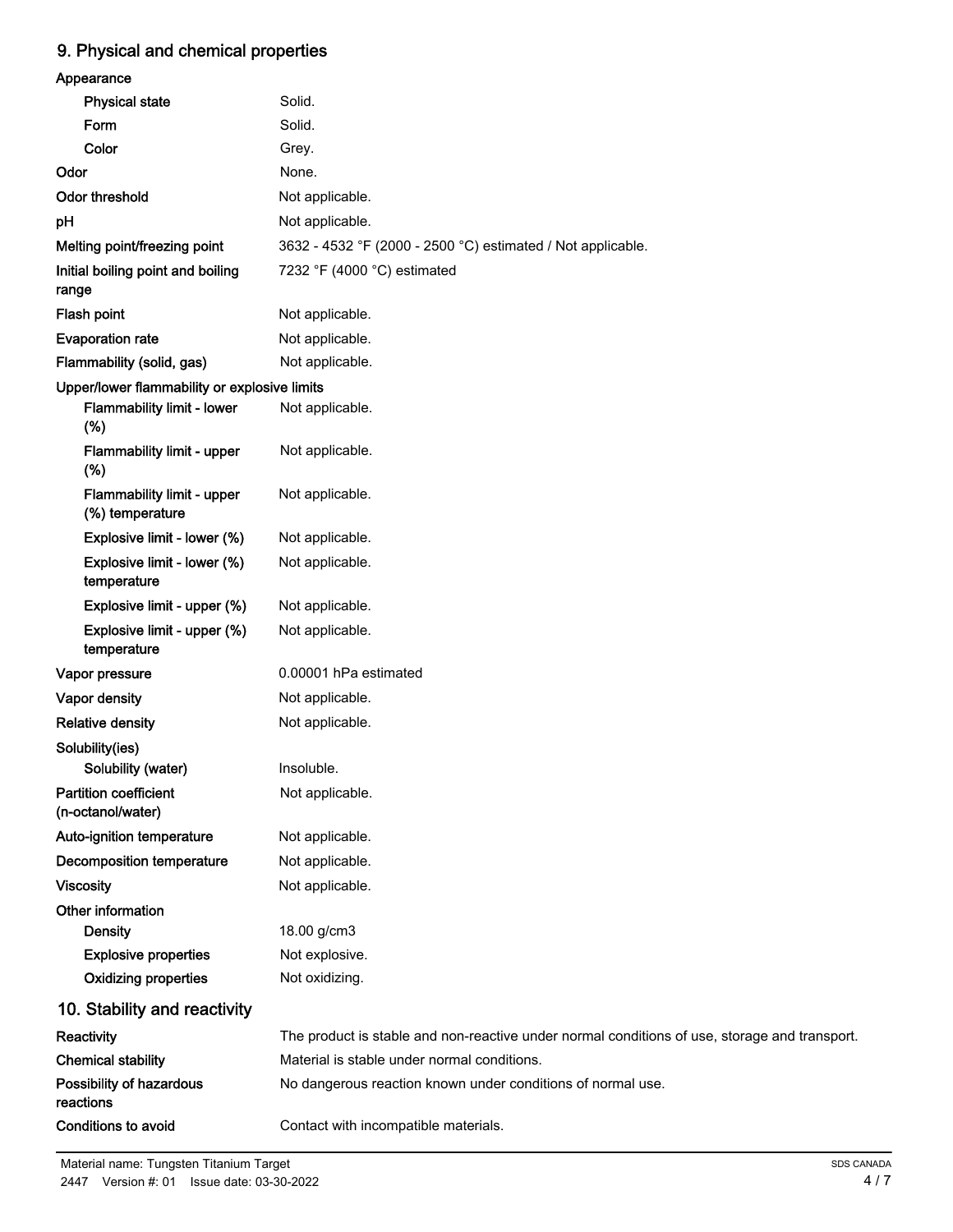| Incompatible materials  | Acids. Caustics. Chlorine. Fluorine. |
|-------------------------|--------------------------------------|
| Hazardous decomposition | Not applicable.                      |
| products                |                                      |

# 11. Toxicological information

### Information on likely routes of exposure

| Inhalation                                                                         | No adverse effects due to inhalation are expected.                                                                                                                                          |
|------------------------------------------------------------------------------------|---------------------------------------------------------------------------------------------------------------------------------------------------------------------------------------------|
| Skin contact                                                                       | Not relevant, due to the form of the product.                                                                                                                                               |
| Eye contact                                                                        | Causes eye irritation.                                                                                                                                                                      |
| Ingestion                                                                          | Not relevant, due to the form of the product.                                                                                                                                               |
| Symptoms related to the<br>physical, chemical and<br>toxicological characteristics | Irritation of eyes.                                                                                                                                                                         |
| Information on toxicological effects                                               |                                                                                                                                                                                             |
| <b>Acute toxicity</b>                                                              | Not known.                                                                                                                                                                                  |
| Skin corrosion/irritation                                                          | Not relevant, due to the form of the product.                                                                                                                                               |
| Serious eye damage/eye<br>irritation                                               | Causes eye irritation.                                                                                                                                                                      |
| Respiratory or skin sensitization                                                  |                                                                                                                                                                                             |
| Canada - Alberta OELs: Irritant                                                    |                                                                                                                                                                                             |
| Tungsten (CAS 7440-33-7)                                                           | Irritant                                                                                                                                                                                    |
| <b>Respiratory sensitization</b>                                                   | Not a respiratory sensitizer.                                                                                                                                                               |
| <b>Skin sensitization</b>                                                          | This product is not expected to cause skin sensitization.                                                                                                                                   |
| Germ cell mutagenicity                                                             | No data available to indicate product or any components present at greater than 0.1% are<br>mutagenic or genotoxic.                                                                         |
| Carcinogenicity                                                                    | Not classified.                                                                                                                                                                             |
| Reproductive toxicity                                                              | This product is not expected to cause reproductive or developmental effects.                                                                                                                |
| Specific target organ toxicity -<br>single exposure                                | Not classified.                                                                                                                                                                             |
| Specific target organ toxicity -<br>repeated exposure                              | Not classified.                                                                                                                                                                             |
| <b>Aspiration hazard</b>                                                           | Not an aspiration hazard.                                                                                                                                                                   |
| <b>Chronic effects</b>                                                             | Prolonged inhalation may be harmful.                                                                                                                                                        |
| 12. Ecological information                                                         |                                                                                                                                                                                             |
| Ecotoxicity                                                                        | The product is not classified as environmentally hazardous.                                                                                                                                 |
| Persistence and degradability                                                      | No data is available on the degradability of this product.                                                                                                                                  |
| <b>Bioaccumulative potential</b>                                                   | No data available.                                                                                                                                                                          |
| Mobility in soil                                                                   | No data available.                                                                                                                                                                          |
| Other adverse effects                                                              | No other adverse environmental effects (e.g. ozone depletion, photochemical ozone creation<br>potential, endocrine disruption, global warming potential) are expected from this component.  |
| 13. Disposal considerations                                                        |                                                                                                                                                                                             |
| <b>Disposal instructions</b>                                                       | Collect and reclaim or dispose in sealed containers at licensed waste disposal site. Dispose of<br>contents/container in accordance with local/regional/national/international regulations. |
| Local disposal regulations                                                         | Dispose in accordance with all applicable regulations.                                                                                                                                      |
| Hazardous waste code                                                               | The waste code should be assigned in discussion between the user, the producer and the waste<br>disposal company.                                                                           |
|                                                                                    |                                                                                                                                                                                             |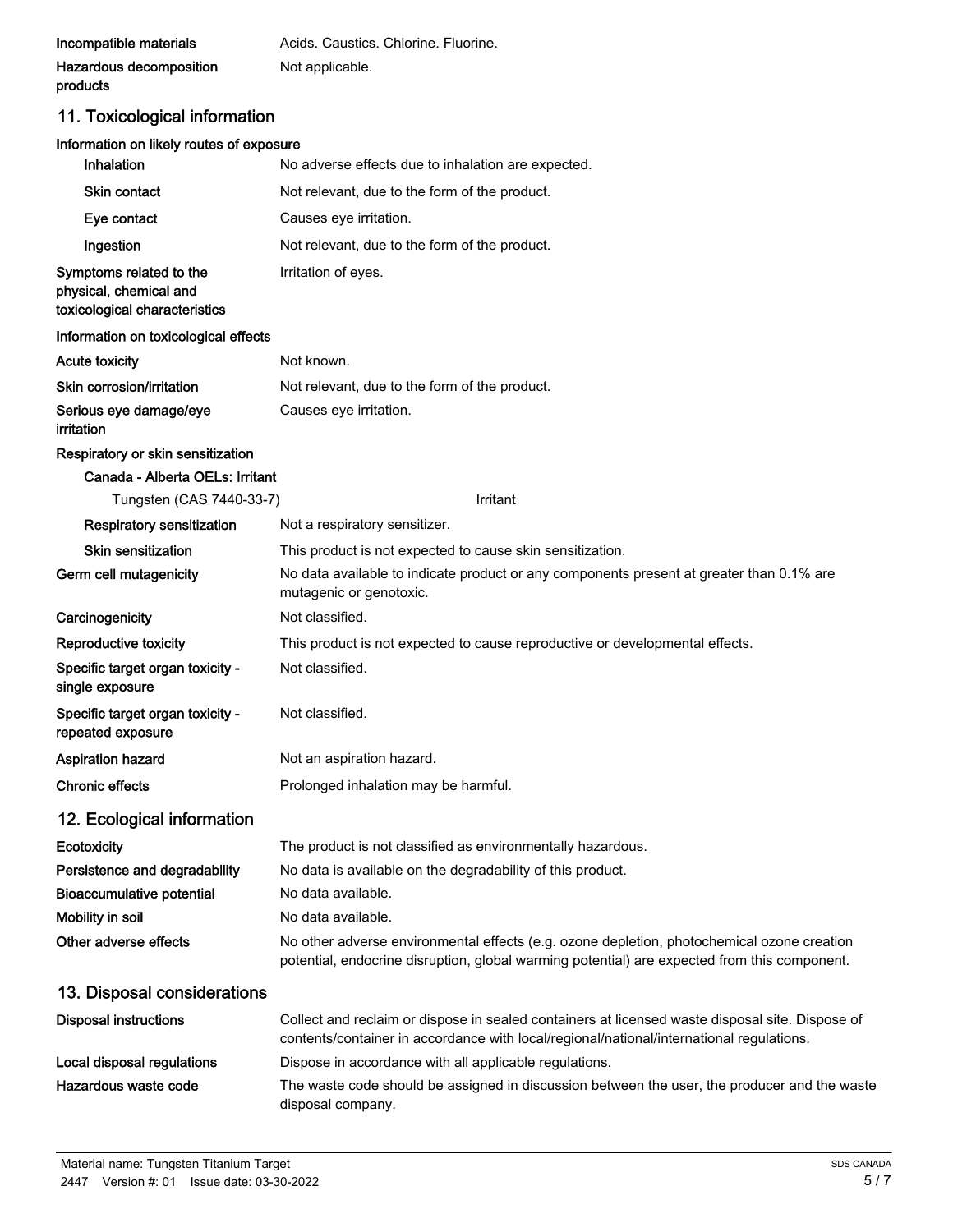| Waste from residues / unused<br>products                                       | Dispose of in accordance with local regulations. Empty containers or liners may retain some<br>product residues. This material and its container must be disposed of in a safe manner (see:<br>Disposal instructions). Whatever cannot be saved for recovery or recycling should be managed in<br>an appropriate and approved waste facility. Processing, use or contamination of this product may<br>change the waste management options. |
|--------------------------------------------------------------------------------|--------------------------------------------------------------------------------------------------------------------------------------------------------------------------------------------------------------------------------------------------------------------------------------------------------------------------------------------------------------------------------------------------------------------------------------------|
| Contaminated packaging                                                         | Since emptied containers may retain product residue, follow label warnings even after container is<br>emptied. Empty containers should be taken to an approved waste handling site for recycling or<br>disposal.                                                                                                                                                                                                                           |
| 14. Transport information                                                      |                                                                                                                                                                                                                                                                                                                                                                                                                                            |
| <b>TDG</b>                                                                     |                                                                                                                                                                                                                                                                                                                                                                                                                                            |
| Not regulated as dangerous goods.                                              |                                                                                                                                                                                                                                                                                                                                                                                                                                            |
| <b>IATA</b>                                                                    |                                                                                                                                                                                                                                                                                                                                                                                                                                            |
| Not regulated as dangerous goods.                                              |                                                                                                                                                                                                                                                                                                                                                                                                                                            |
| <b>IMDG</b>                                                                    |                                                                                                                                                                                                                                                                                                                                                                                                                                            |
| Not regulated as dangerous goods.                                              |                                                                                                                                                                                                                                                                                                                                                                                                                                            |
| Transport in bulk according to<br>Annex II of MARPOL 73/78 and<br>the IBC Code | Not applicable.                                                                                                                                                                                                                                                                                                                                                                                                                            |
| 15. Regulatory information                                                     |                                                                                                                                                                                                                                                                                                                                                                                                                                            |
| <b>Canadian regulations</b>                                                    | This product has been classified in accordance with the hazard criteria of the HPR and the SDS                                                                                                                                                                                                                                                                                                                                             |

This product has been classified in accordance with the hazard criteria of the HPR and the SDS contains all the information required by the HPR.

### Controlled Drugs and Substances Act

Not regulated.

Export Control List (CEPA 1999, Schedule 3)

Not listed.

#### Greenhouse Gases

Not listed.

Precursor Control Regulations

Not regulated.

#### International regulations

Stockholm Convention

Not applicable.

Rotterdam Convention

Not applicable.

Kyoto protocol

Not applicable.

### Montreal Protocol

Not applicable.

Basel Convention

Not applicable.

#### International Inventories

| Country(s) or region | Inventory name                                                            | On inventory (yes/no)* |
|----------------------|---------------------------------------------------------------------------|------------------------|
| Australia            | Australian Inventory of Chemical Substances (AICS)                        | Yes                    |
| Canada               | Domestic Substances List (DSL)                                            | Yes                    |
| Canada               | Non-Domestic Substances List (NDSL)                                       | <b>No</b>              |
| China                | Inventory of Existing Chemical Substances in China (IECSC)                | Yes                    |
| Europe               | European Inventory of Existing Commercial Chemical<br>Substances (EINECS) | Yes                    |
| Europe               | European List of Notified Chemical Substances (ELINCS)                    | No.                    |